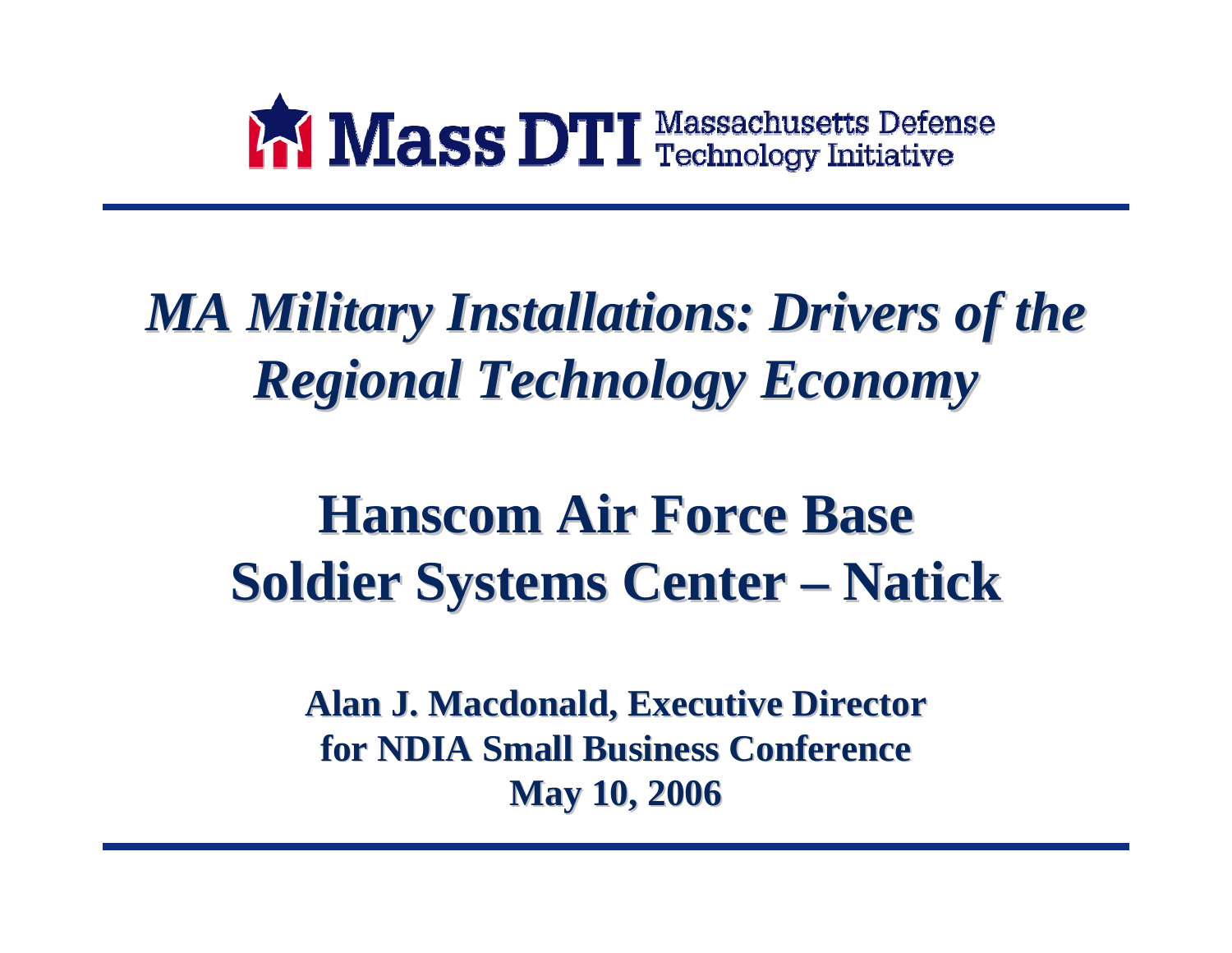

# *Impact of Hanscom AFB and SSC – Natick*

- **\$3.2 billion impact on MA regional economy**
- $\mathcal{L}^{\text{max}}_{\text{max}}$  **Responsible for 33,000 jobs – size of state's biotech industry**
- **More than \$1 Billion in MA contracts annually**
- MA receives more than \$2 billion in DoD grants **outpacing NIH grants by \$300M**
- Driving force in technology culture that defines regional **economy**
- Regional contribution critical to military capability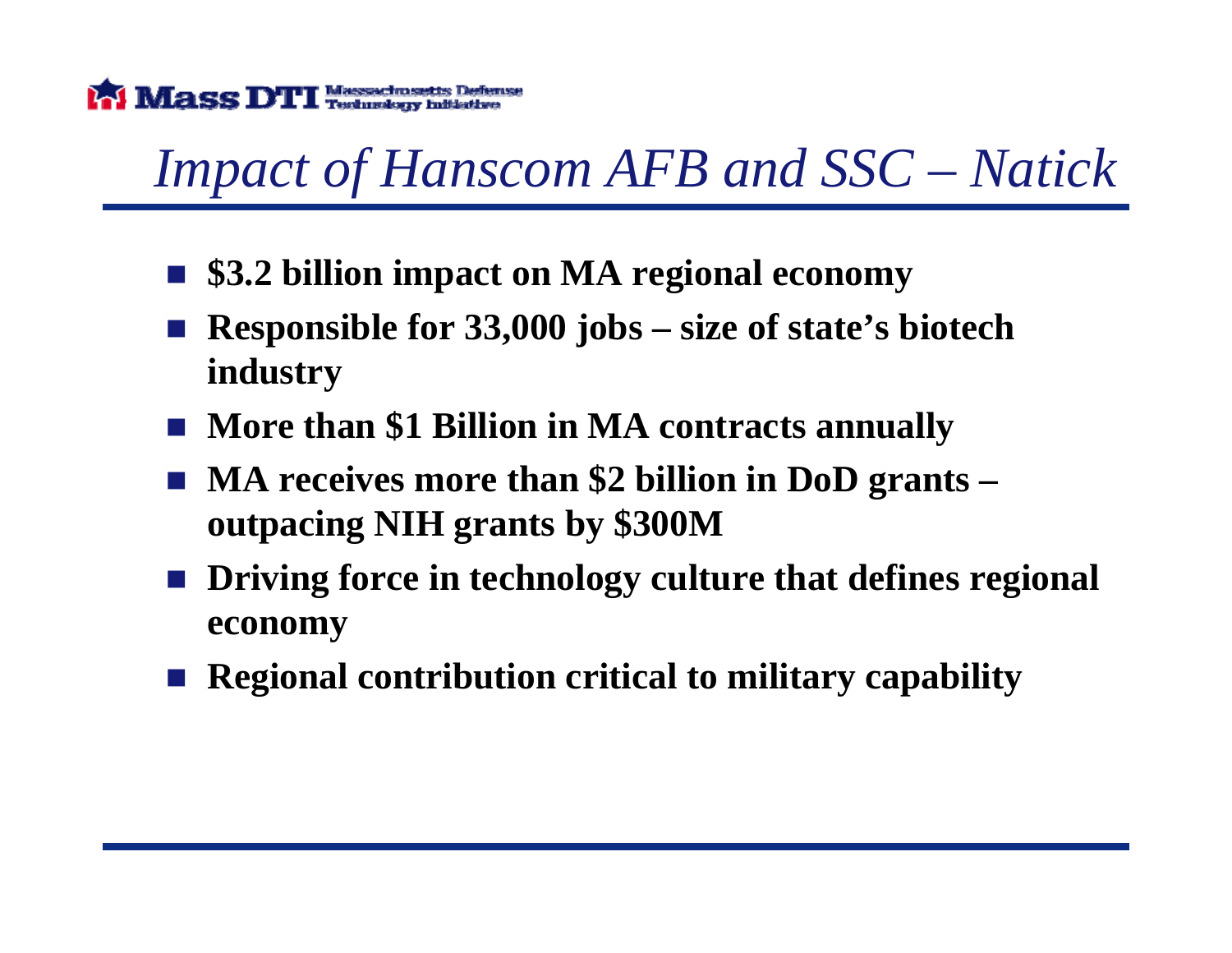

## *Core BRAC Strategic Objectives*

#### *I.Prove Military Value:*

- • Proximity of military installations to MA technology cluster is critical to military capability for technology missions such as Hanscom AFB and Natick SSC
- *II. Demonstrate MA Is An Active Partner in Future Base Success*
	- *A.* Create MassDTI
	- B. Develop Compelling Case Reflecting DoD Needs
	- C. \$429M Mission Expansion Plan no new cost to DoD
	- D. Kennedy/ Romney National Tour